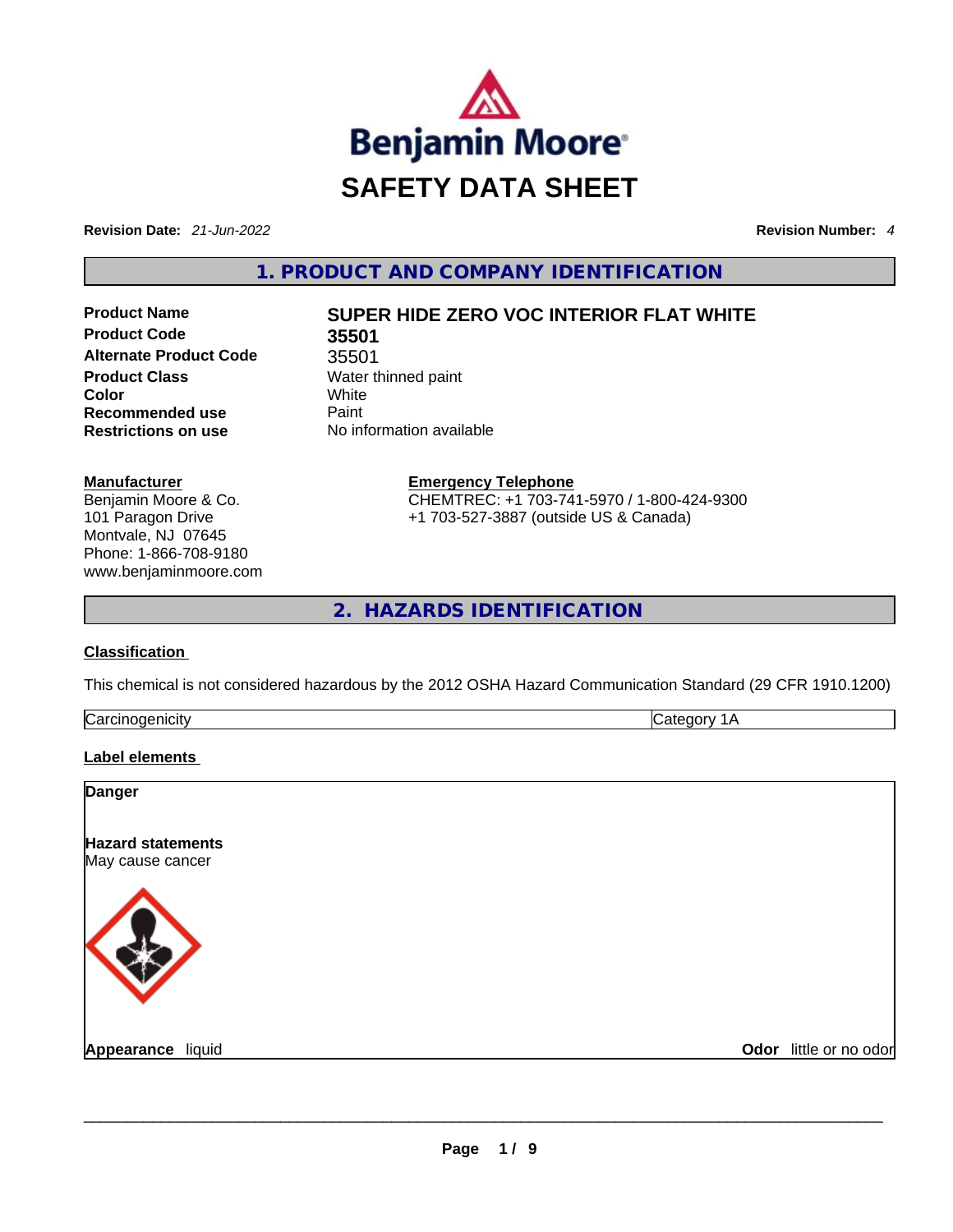## **Precautionary Statements - Prevention**

Obtain special instructions before use Do not handle until all safety precautions have been read and understood Use personal protective equipment as required

#### **Precautionary Statements - Response**

IF exposed or concerned: Get medical advice/attention

#### **Precautionary Statements - Storage**

Store locked up

#### **Precautionary Statements - Disposal**

Dispose of contents/container to an approved waste disposal plant

#### **Hazards not otherwise classified (HNOC)**

Not applicable

#### **Other information**

No information available

 **WARNING:** This product contains isothiazolinone compounds at levels of <0.1%. These substances are biocides commonly found in most paints and a variety of personal care products as a preservative. Certain individuals may be sensitive or allergic to these substances, even at low levels.

 $\_$  ,  $\_$  ,  $\_$  ,  $\_$  ,  $\_$  ,  $\_$  ,  $\_$  ,  $\_$  ,  $\_$  ,  $\_$  ,  $\_$  ,  $\_$  ,  $\_$  ,  $\_$  ,  $\_$  ,  $\_$  ,  $\_$  ,  $\_$  ,  $\_$  ,  $\_$  ,  $\_$  ,  $\_$  ,  $\_$  ,  $\_$  ,  $\_$  ,  $\_$  ,  $\_$  ,  $\_$  ,  $\_$  ,  $\_$  ,  $\_$  ,  $\_$  ,  $\_$  ,  $\_$  ,  $\_$  ,  $\_$  ,  $\_$  ,

## **3. COMPOSITION INFORMATION ON COMPONENTS**

| <b>Chemical name</b> | CAS No.    | Weight-%    |
|----------------------|------------|-------------|
| Limestone            | 1317-65-3  | $15 - 20$   |
| Titanium dioxide     | 13463-67-7 | $5 - 10$    |
| Kaolin, calcined     | 92704-41-1 | $5 - 10$    |
| Diatomaceous earth   | 61790-53-2 | - 5         |
| Silica, crystalline  | 14808-60-7 | $0.1 - 0.5$ |

|                                                  | 4. FIRST AID MEASURES                                                                                    |
|--------------------------------------------------|----------------------------------------------------------------------------------------------------------|
| <b>General Advice</b>                            | No hazards which require special first aid measures.                                                     |
| <b>Eye Contact</b>                               | Rinse thoroughly with plenty of water for at least 15 minutes and consult a<br>physician.                |
| <b>Skin Contact</b>                              | Wash off immediately with soap and plenty of water while removing all<br>contaminated clothes and shoes. |
| <b>Inhalation</b>                                | Move to fresh air. If symptoms persist, call a physician.                                                |
| Ingestion                                        | Clean mouth with water and afterwards drink plenty of water. Consult a physician if<br>necessary.        |
| <b>Most Important</b><br><b>Symptoms/Effects</b> | None known.                                                                                              |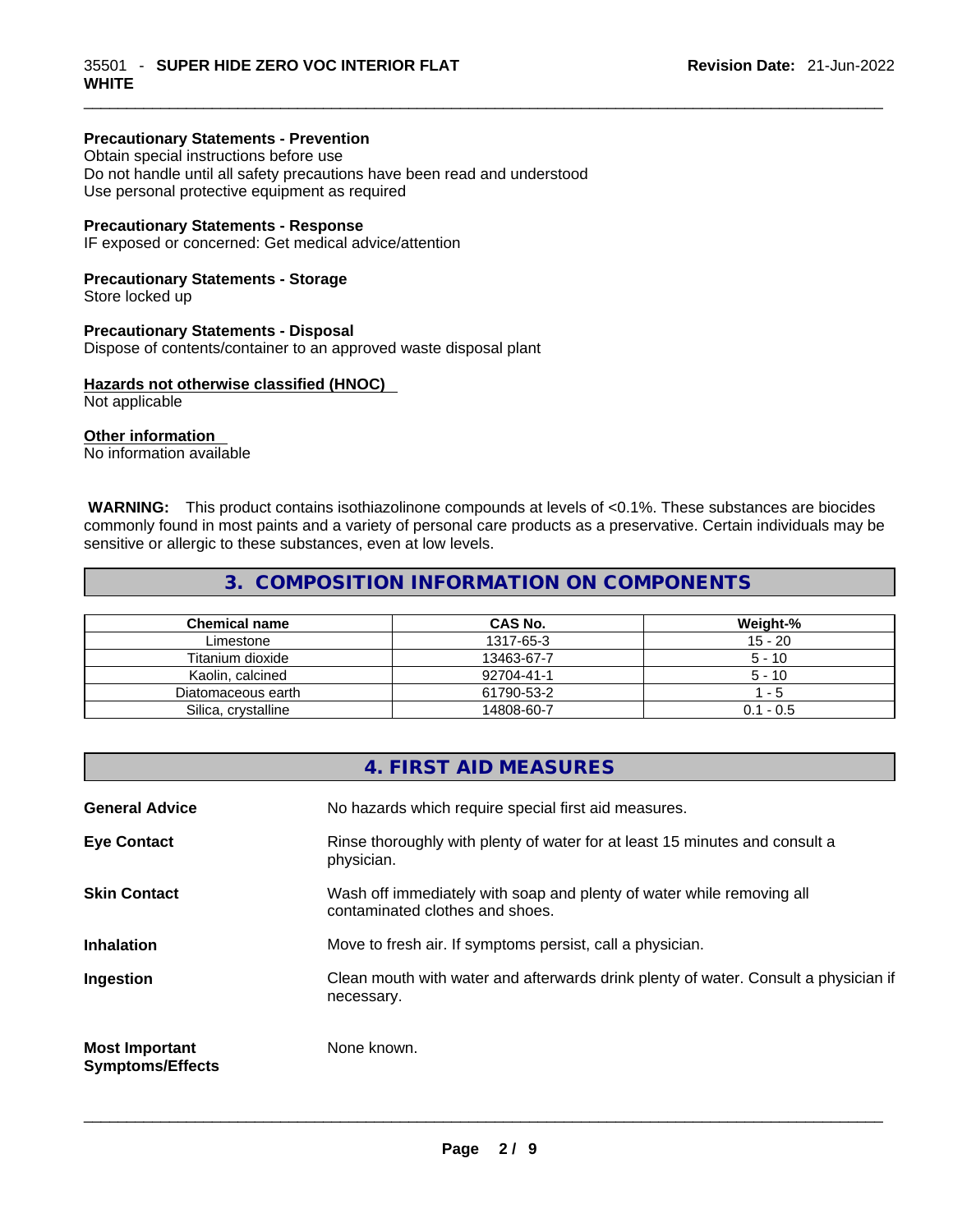| <b>Notes To Physician</b>                                                        |                                   | Treat symptomatically.                                                                                                                       |                |  |                                |
|----------------------------------------------------------------------------------|-----------------------------------|----------------------------------------------------------------------------------------------------------------------------------------------|----------------|--|--------------------------------|
|                                                                                  |                                   | 5. FIRE-FIGHTING MEASURES                                                                                                                    |                |  |                                |
| <b>Suitable Extinguishing Media</b>                                              |                                   | Use extinguishing measures that are appropriate to local<br>circumstances and the surrounding environment.                                   |                |  |                                |
| Protective equipment and precautions for firefighters                            |                                   | As in any fire, wear self-contained breathing apparatus<br>pressure-demand, MSHA/NIOSH (approved or equivalent)<br>and full protective gear. |                |  |                                |
| <b>Specific Hazards Arising From The Chemical</b>                                |                                   | Closed containers may rupture if exposed to fire or<br>extreme heat.                                                                         |                |  |                                |
| <b>Sensitivity to mechanical impact</b>                                          |                                   | No                                                                                                                                           |                |  |                                |
| <b>Sensitivity to static discharge</b>                                           |                                   | No.                                                                                                                                          |                |  |                                |
| <b>Flash Point Data</b><br>Flash point (°F)<br>Flash Point (°C)<br><b>Method</b> |                                   | Not applicable<br>Not applicable<br>Not applicable                                                                                           |                |  |                                |
|                                                                                  | <b>Flammability Limits In Air</b> |                                                                                                                                              |                |  |                                |
| Lower flammability limit:<br><b>Upper flammability limit:</b>                    |                                   | Not applicable<br>Not applicable                                                                                                             |                |  |                                |
| <b>NFPA</b>                                                                      | Health: 1                         | Flammability: 0                                                                                                                              | Instability: 0 |  | <b>Special: Not Applicable</b> |
| <b>NFPA Legend</b><br>0 - Not Hazardous<br>1 - Slightly                          |                                   |                                                                                                                                              |                |  |                                |

 $\_$  ,  $\_$  ,  $\_$  ,  $\_$  ,  $\_$  ,  $\_$  ,  $\_$  ,  $\_$  ,  $\_$  ,  $\_$  ,  $\_$  ,  $\_$  ,  $\_$  ,  $\_$  ,  $\_$  ,  $\_$  ,  $\_$  ,  $\_$  ,  $\_$  ,  $\_$  ,  $\_$  ,  $\_$  ,  $\_$  ,  $\_$  ,  $\_$  ,  $\_$  ,  $\_$  ,  $\_$  ,  $\_$  ,  $\_$  ,  $\_$  ,  $\_$  ,  $\_$  ,  $\_$  ,  $\_$  ,  $\_$  ,  $\_$  ,

- 
- 2 Moderate
- 3 High
- 4 Severe

*The ratings assigned are only suggested ratings, the contractor/employer has ultimate responsibilities for NFPA ratings where this system is used.* 

*Additional information regarding the NFPA rating system is available from the National Fire Protection Agency (NFPA) at www.nfpa.org.* 

# **6. ACCIDENTAL RELEASE MEASURES**

| <b>Personal Precautions</b>      | Avoid contact with skin, eyes and clothing. Ensure adequate ventilation.                             |  |
|----------------------------------|------------------------------------------------------------------------------------------------------|--|
| <b>Other Information</b>         | Prevent further leakage or spillage if safe to do so.                                                |  |
| <b>Environmental precautions</b> | See Section 12 for additional Ecological Information.                                                |  |
| <b>Methods for Cleaning Up</b>   | Soak up with inert absorbent material. Sweep up and shovel into suitable<br>containers for disposal. |  |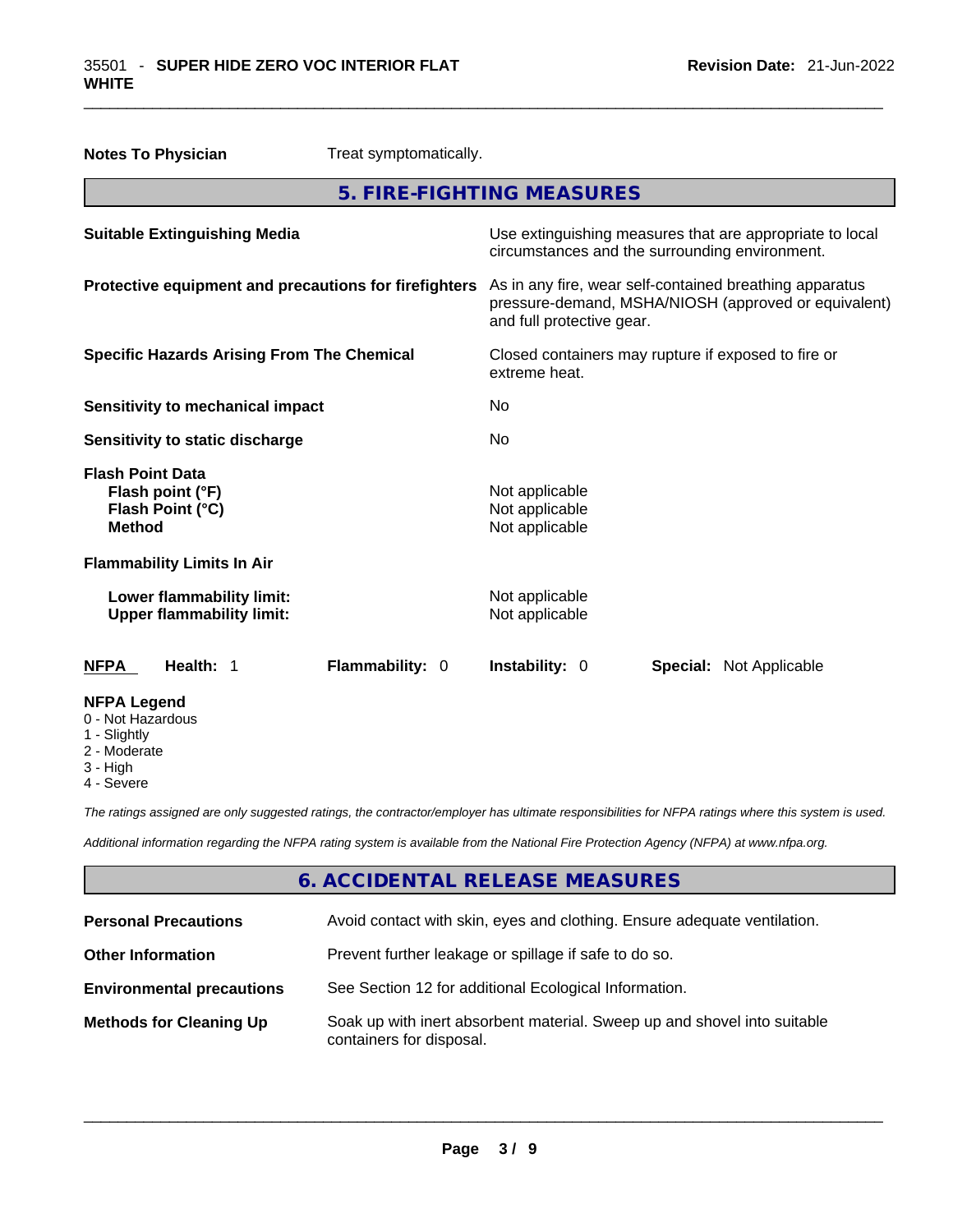# **7. HANDLING AND STORAGE**

 $\_$  ,  $\_$  ,  $\_$  ,  $\_$  ,  $\_$  ,  $\_$  ,  $\_$  ,  $\_$  ,  $\_$  ,  $\_$  ,  $\_$  ,  $\_$  ,  $\_$  ,  $\_$  ,  $\_$  ,  $\_$  ,  $\_$  ,  $\_$  ,  $\_$  ,  $\_$  ,  $\_$  ,  $\_$  ,  $\_$  ,  $\_$  ,  $\_$  ,  $\_$  ,  $\_$  ,  $\_$  ,  $\_$  ,  $\_$  ,  $\_$  ,  $\_$  ,  $\_$  ,  $\_$  ,  $\_$  ,  $\_$  ,  $\_$  ,

| <b>Handling</b>               | Avoid contact with skin, eyes and clothing. Avoid breathing vapors, spray mists or<br>sanding dust. In case of insufficient ventilation, wear suitable respiratory<br>equipment. |  |
|-------------------------------|----------------------------------------------------------------------------------------------------------------------------------------------------------------------------------|--|
| <b>Storage</b>                | Keep container tightly closed. Keep out of the reach of children.                                                                                                                |  |
| <b>Incompatible Materials</b> | No information available                                                                                                                                                         |  |
|                               |                                                                                                                                                                                  |  |

## **8. EXPOSURE CONTROLS/PERSONAL PROTECTION**

#### **Exposure Limits**

| <b>Chemical name</b> | <b>ACGIH TLV</b>                        | <b>OSHA PEL</b>                                   |
|----------------------|-----------------------------------------|---------------------------------------------------|
| Limestone            | N/E                                     | 15 mg/m <sup>3</sup> - TWA                        |
|                      |                                         | $5 \text{ mg/m}^3$ - TWA                          |
| Titanium dioxide     | TWA: $10 \text{ mg/m}^3$                | $15 \text{ mg/m}^3$ - TWA                         |
| Diatomaceous earth   | N/E                                     |                                                   |
|                      |                                         | 20 mppcf - TWA                                    |
| Silica, crystalline  | TWA: 0.025 mg/m <sup>3</sup> respirable | 50 μg/m <sup>3</sup> - TWA Respirable crystalline |
|                      | particulate matter                      | silica 50 $\mu$ g/m <sup>3</sup> - TWA            |
|                      |                                         |                                                   |

#### **Legend**

ACGIH - American Conference of Governmental Industrial Hygienists Exposure Limits OSHA - Occupational Safety & Health Administration Exposure Limits N/E - Not Established

| Ensure adequate ventilation, especially in confined areas.                                                                          |  |  |
|-------------------------------------------------------------------------------------------------------------------------------------|--|--|
|                                                                                                                                     |  |  |
| Safety glasses with side-shields.                                                                                                   |  |  |
| Protective gloves and impervious clothing.                                                                                          |  |  |
| In case of insufficient ventilation wear suitable respiratory equipment.                                                            |  |  |
| Avoid contact with skin, eyes and clothing. Remove and wash contaminated<br>clothing before re-use. Wash thoroughly after handling. |  |  |
|                                                                                                                                     |  |  |

# **9. PHYSICAL AND CHEMICAL PROPERTIES**

| Appearance              | liauid                   |  |
|-------------------------|--------------------------|--|
| Odor                    | little or no odor        |  |
| <b>Odor Threshold</b>   | No information available |  |
| Density (Ibs/gal)       | $10.9 - 11.3$            |  |
| <b>Specific Gravity</b> | $1.31 - 1.34$            |  |
| pH                      | No information available |  |
| <b>Viscosity (cps)</b>  | No information available |  |
| Solubility(ies)         | No information available |  |
| <b>Water solubility</b> | No information available |  |
| <b>Evaporation Rate</b> | No information available |  |
| Vapor pressure          | No information available |  |
|                         |                          |  |
|                         |                          |  |
|                         |                          |  |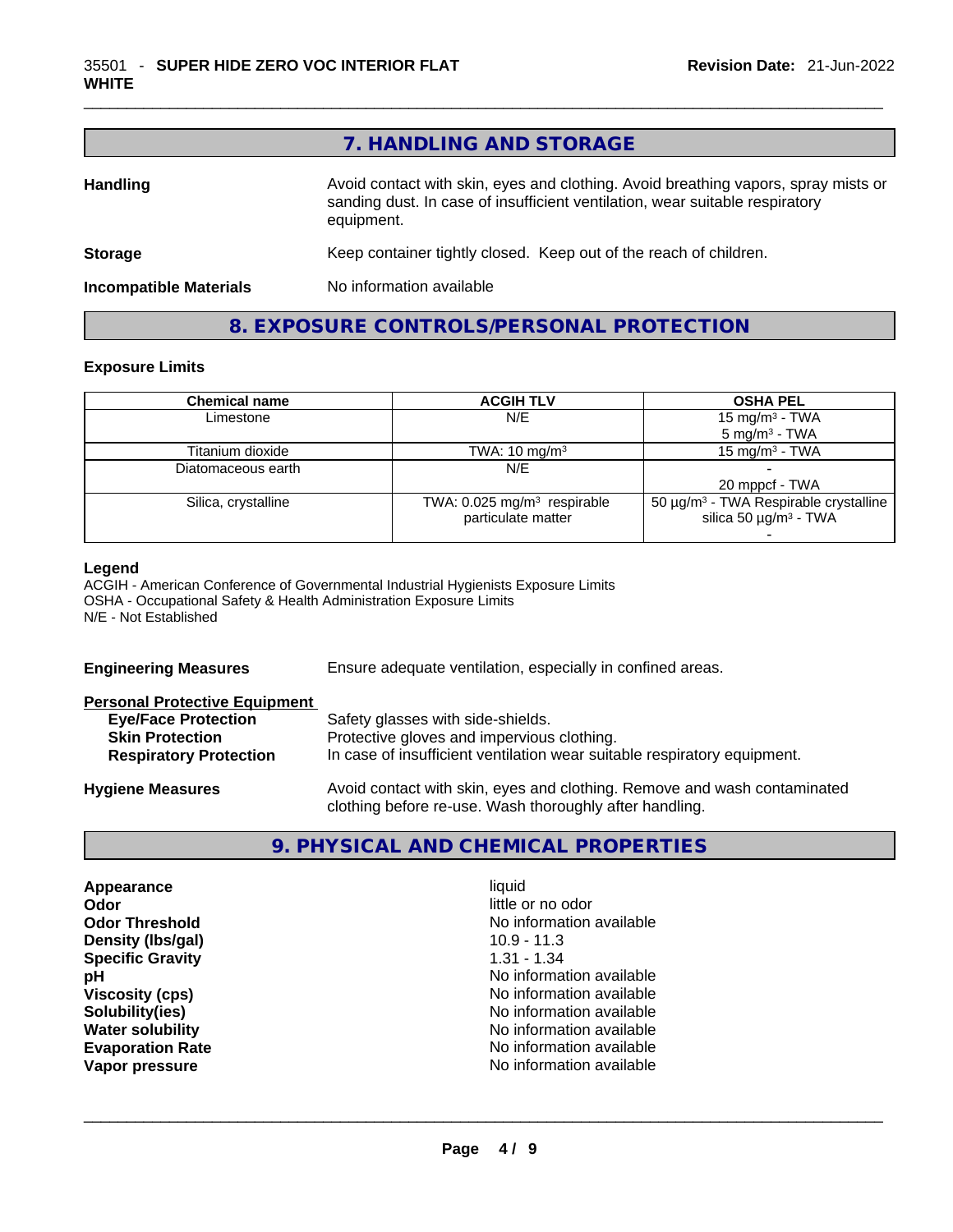| Vapor density                        | No information available |
|--------------------------------------|--------------------------|
| Wt. % Solids                         | 40 - 50                  |
| Vol. % Solids                        | $25 - 35$                |
| Wt. % Volatiles                      | $50 - 60$                |
| Vol. % Volatiles                     | $65 - 75$                |
| <b>VOC Regulatory Limit (g/L)</b>    | < 5                      |
| <b>Boiling Point (°F)</b>            | 212                      |
| <b>Boiling Point (°C)</b>            | 100                      |
| Freezing point (°F)                  | 32                       |
| <b>Freezing Point (°C)</b>           | 0                        |
| Flash point (°F)                     | Not applicable           |
| Flash Point (°C)                     | Not applicable           |
| <b>Method</b>                        | Not applicable           |
| <b>Flammability (solid, gas)</b>     | Not applicable           |
| <b>Upper flammability limit:</b>     | Not applicable           |
| Lower flammability limit:            | Not applicable           |
| <b>Autoignition Temperature (°F)</b> | No information available |
| <b>Autoignition Temperature (°C)</b> | No information available |
| Decomposition Temperature (°F)       | No information available |
| Decomposition Temperature (°C)       | No information available |
| <b>Partition coefficient</b>         | No information available |

 $\_$  ,  $\_$  ,  $\_$  ,  $\_$  ,  $\_$  ,  $\_$  ,  $\_$  ,  $\_$  ,  $\_$  ,  $\_$  ,  $\_$  ,  $\_$  ,  $\_$  ,  $\_$  ,  $\_$  ,  $\_$  ,  $\_$  ,  $\_$  ,  $\_$  ,  $\_$  ,  $\_$  ,  $\_$  ,  $\_$  ,  $\_$  ,  $\_$  ,  $\_$  ,  $\_$  ,  $\_$  ,  $\_$  ,  $\_$  ,  $\_$  ,  $\_$  ,  $\_$  ,  $\_$  ,  $\_$  ,  $\_$  ,  $\_$  ,

# **10. STABILITY AND REACTIVITY**

| <b>Reactivity</b>                         | Not Applicable                           |
|-------------------------------------------|------------------------------------------|
| <b>Chemical Stability</b>                 | Stable under normal conditions.          |
| <b>Conditions to avoid</b>                | Prevent from freezing.                   |
| <b>Incompatible Materials</b>             | No materials to be especially mentioned. |
| <b>Hazardous Decomposition Products</b>   | None under normal use.                   |
| <b>Possibility of hazardous reactions</b> | None under normal conditions of use.     |

**11. TOXICOLOGICAL INFORMATION** 

| <b>Product Information</b> |
|----------------------------|
|----------------------------|

## **Information on likely routes of exposure**

**Principal Routes of Exposure** Eye contact, skin contact and inhalation.

**Acute Toxicity** 

**Product Information** No information available

## **Symptoms related to the physical, chemical and toxicological characteristics**

**Symptoms** No information available **Note that the set of the set of the set of the set of the set of the set of the set of the set of the set of the set of the set of the set of the set of the set of the set of the set of**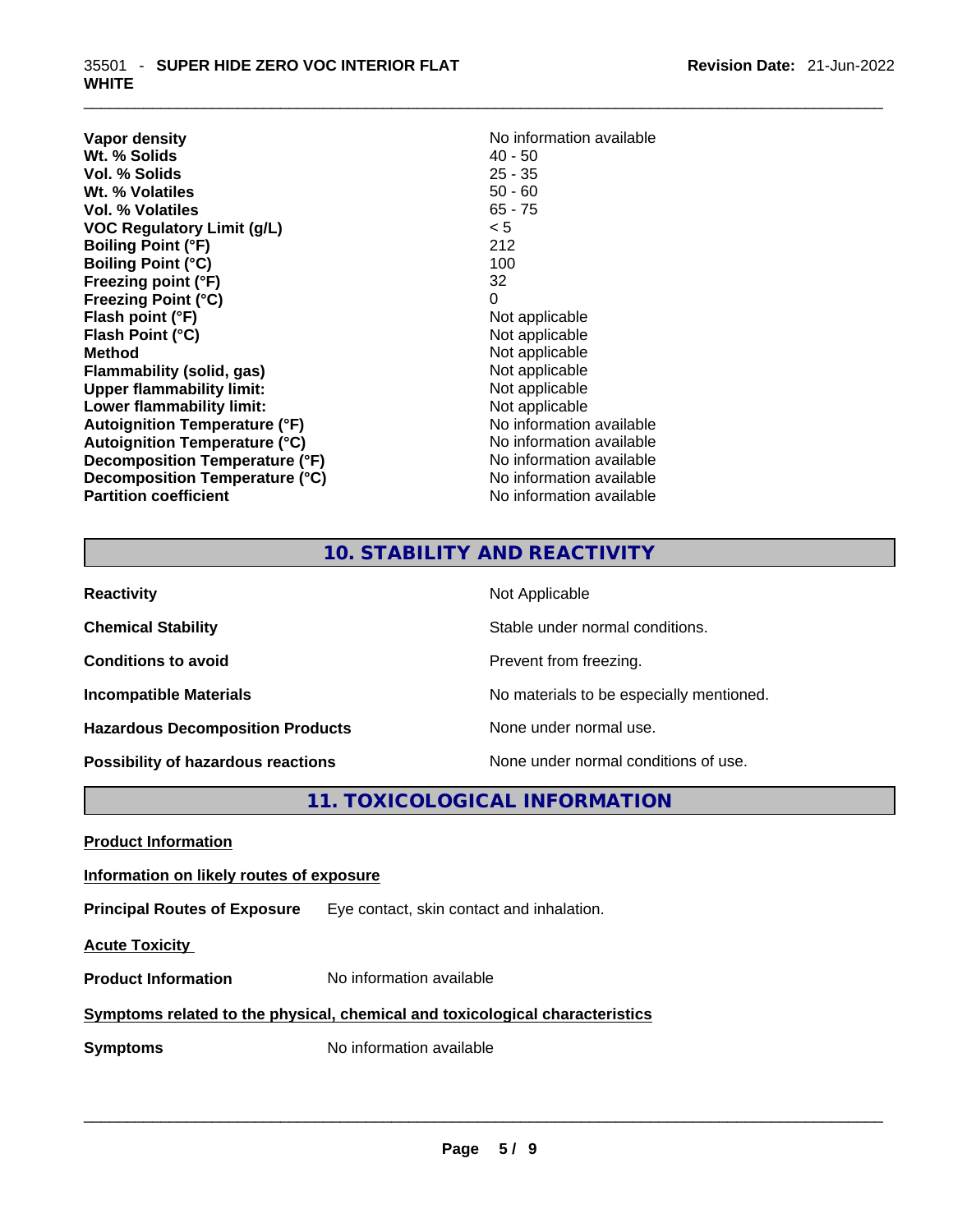#### **Delayed and immediate effects as well as chronic effects from short and long-term exposure**

| Eye contact                     | May cause slight irritation.                                                      |
|---------------------------------|-----------------------------------------------------------------------------------|
| <b>Skin contact</b>             | Substance may cause slight skin irritation. Prolonged or repeated contact may dry |
|                                 | skin and cause irritation.                                                        |
| <b>Inhalation</b>               | May cause irritation of respiratory tract.                                        |
| Ingestion                       | Ingestion may cause gastrointestinal irritation, nausea, vomiting and diarrhea.   |
| <b>Sensitization</b>            | No information available                                                          |
| <b>Neurological Effects</b>     | No information available.                                                         |
| <b>Mutagenic Effects</b>        | No information available.                                                         |
| <b>Reproductive Effects</b>     | No information available.                                                         |
| <b>Developmental Effects</b>    | No information available.                                                         |
| Target organ effects            | No information available.                                                         |
| <b>STOT - single exposure</b>   | No information available.                                                         |
| <b>STOT - repeated exposure</b> | Causes damage to organs through prolonged or repeated exposure if inhaled.        |
| Other adverse effects           | No information available.                                                         |
| <b>Aspiration Hazard</b>        | No information available                                                          |

 $\_$  ,  $\_$  ,  $\_$  ,  $\_$  ,  $\_$  ,  $\_$  ,  $\_$  ,  $\_$  ,  $\_$  ,  $\_$  ,  $\_$  ,  $\_$  ,  $\_$  ,  $\_$  ,  $\_$  ,  $\_$  ,  $\_$  ,  $\_$  ,  $\_$  ,  $\_$  ,  $\_$  ,  $\_$  ,  $\_$  ,  $\_$  ,  $\_$  ,  $\_$  ,  $\_$  ,  $\_$  ,  $\_$  ,  $\_$  ,  $\_$  ,  $\_$  ,  $\_$  ,  $\_$  ,  $\_$  ,  $\_$  ,  $\_$  ,

#### **Numerical measures of toxicity**

**The following values are calculated based on chapter 3.1 of the GHS document**

| <b>ATEmix (oral)</b>   | 21426 mg/kg  |
|------------------------|--------------|
| <b>ATEmix (dermal)</b> | 141579 mg/kg |

#### **Component Information**

| Chemical name                  | Oral LD50             | Dermal LD50              | Inhalation LC50          |
|--------------------------------|-----------------------|--------------------------|--------------------------|
| Titanium dioxide<br>13463-67-7 | $> 10000$ mg/kg (Rat) | $\overline{\phantom{0}}$ |                          |
| Kaolin, calcined<br>92704-41-1 | $>$ 2000 mg/kg (Rat)  | $\overline{\phantom{0}}$ | $\overline{\phantom{0}}$ |

#### **Chronic Toxicity**

#### **Carcinogenicity**

*The information below indicates whether each agency has listed any ingredient as a carcinogen:.* 

| <b>Chemical name</b> | <b>IARC</b>          | NTP         | <b>OSHA</b> |
|----------------------|----------------------|-------------|-------------|
|                      | 2B - Possible Human  |             | Listed      |
| Titanium dioxide     | Carcinogen           |             |             |
|                      | 1 - Human Carcinogen | Known Human | Listed      |
| Silica, crystalline  |                      | Carcinogen  |             |

• Crystalline Silica has been determined to be carcinogenic to humans by IARC (1) when in respirable form. Risk of cancer depends on duration and level of inhalation exposure to spray mist or dust from sanding the dried paint.

• Although IARC has classified titanium dioxide as possibly carcinogenic to humans (2B), their summary concludes: "No significant exposure to titanium dioxide is thought to occur during the use of products in which titanium dioxide is bound to other materials, such as paint."

#### **Legend**

IARC - International Agency for Research on Cancer NTP - National Toxicity Program OSHA - Occupational Safety & Health Administration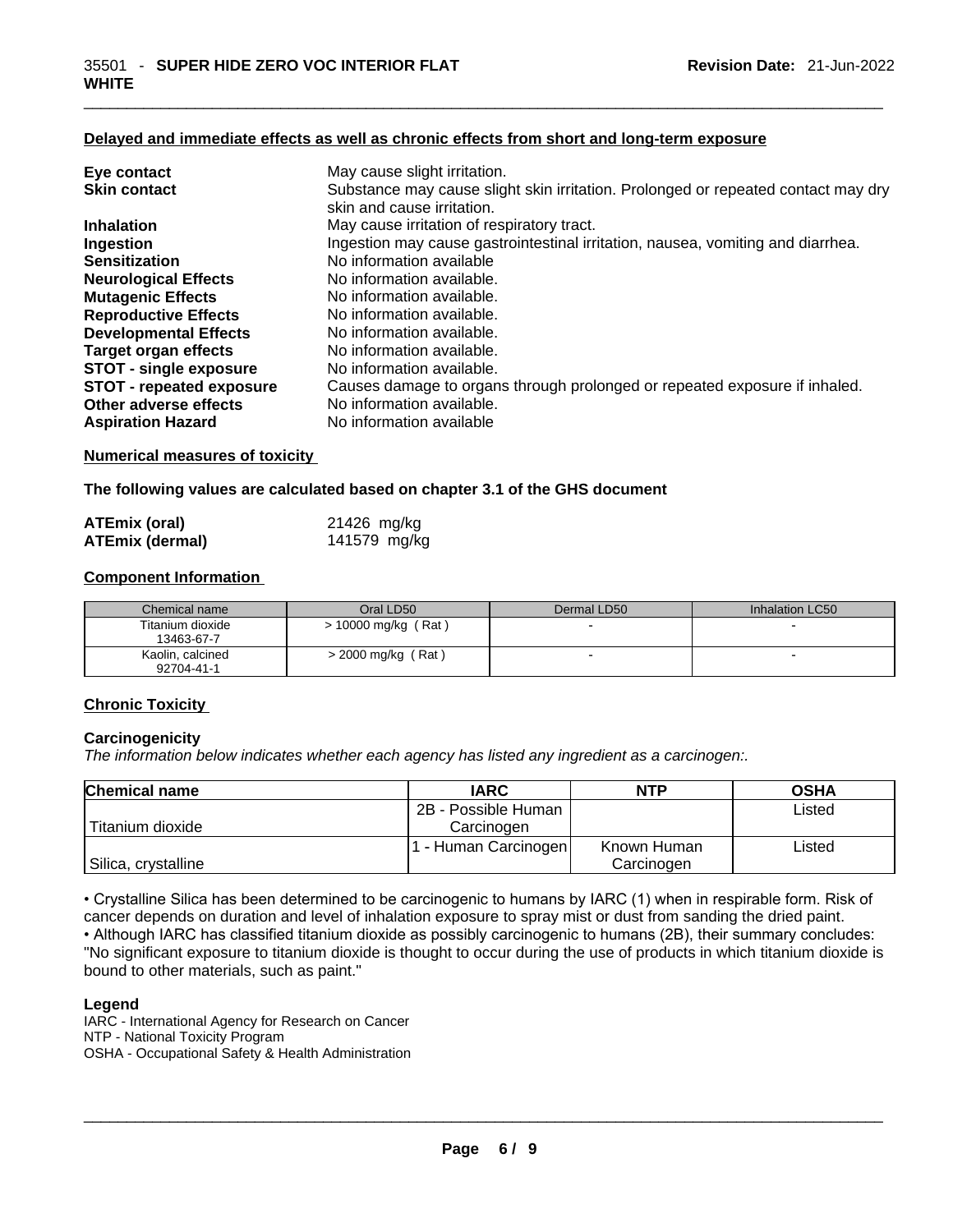# **12. ECOLOGICAL INFORMATION**

 $\_$  ,  $\_$  ,  $\_$  ,  $\_$  ,  $\_$  ,  $\_$  ,  $\_$  ,  $\_$  ,  $\_$  ,  $\_$  ,  $\_$  ,  $\_$  ,  $\_$  ,  $\_$  ,  $\_$  ,  $\_$  ,  $\_$  ,  $\_$  ,  $\_$  ,  $\_$  ,  $\_$  ,  $\_$  ,  $\_$  ,  $\_$  ,  $\_$  ,  $\_$  ,  $\_$  ,  $\_$  ,  $\_$  ,  $\_$  ,  $\_$  ,  $\_$  ,  $\_$  ,  $\_$  ,  $\_$  ,  $\_$  ,  $\_$  ,

## **Ecotoxicity Effects**

The environmental impact of this product has not been fully investigated.

## **Product Information**

#### **Acute Toxicity to Fish**

No information available

#### **Acute Toxicity to Aquatic Invertebrates**

No information available

## **Acute Toxicity to Aquatic Plants**

No information available

## **Persistence / Degradability**

No information available.

#### **Bioaccumulation**

No information available.

#### **Mobility in Environmental Media**

No information available.

#### **Ozone**

No information available

## **Component Information**

#### **Acute Toxicity to Fish**

Titanium dioxide  $LC50:$  > 1000 mg/L (Fathead Minnow - 96 hr.)

#### **Acute Toxicity to Aquatic Invertebrates**

No information available

#### **Acute Toxicity to Aquatic Plants**

No information available

# **13. DISPOSAL CONSIDERATIONS**

#### **Waste Disposal Method** Dispose of in accordance with federal, state, and local regulations. Local requirements may vary, consult your sanitation department or state-designated environmental protection agency for more disposal options.

## **14. TRANSPORT INFORMATION**

**DOT** Not regulated  $\blacksquare$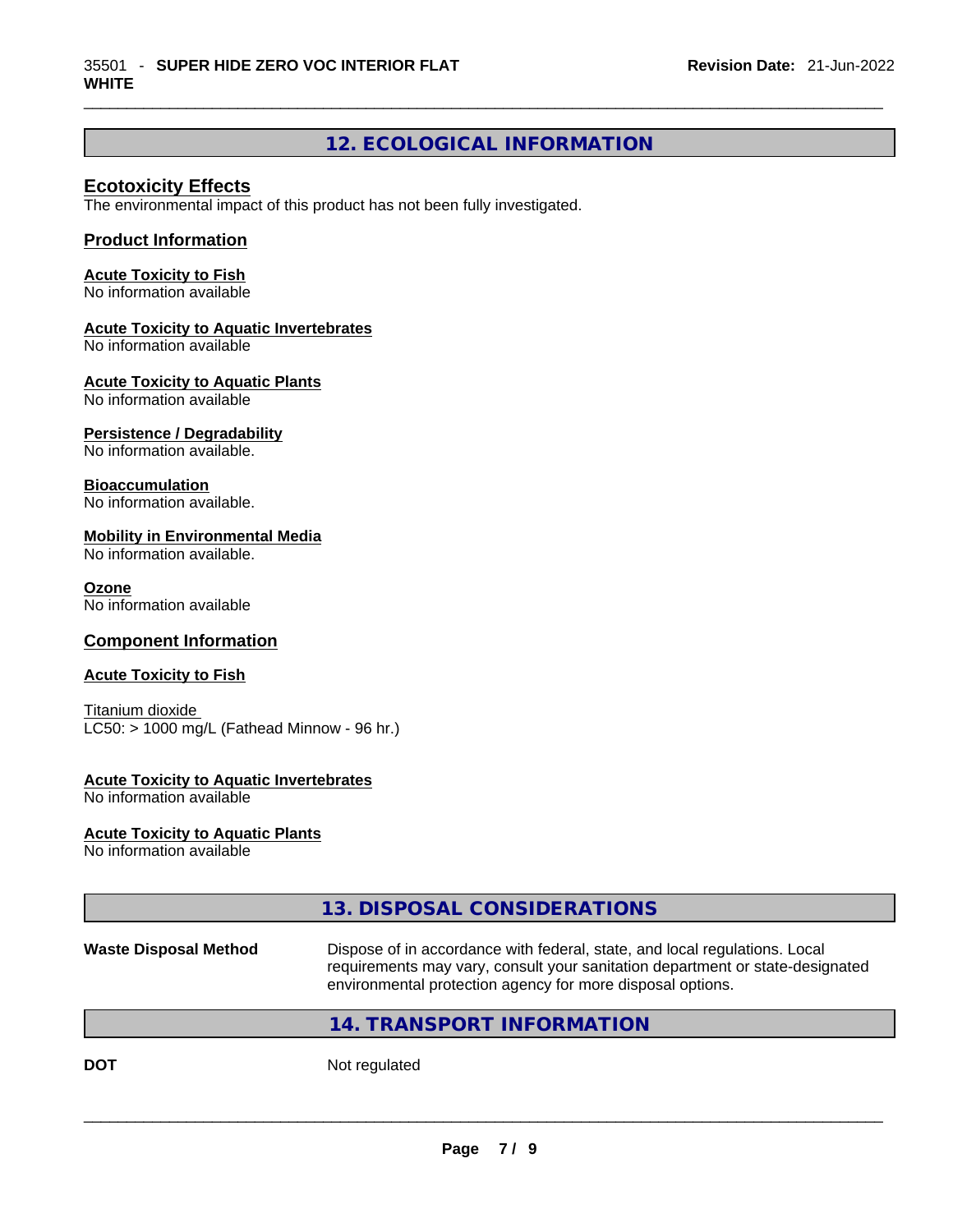| <b>ICAO/IATA</b>  | Not regulated              |
|-------------------|----------------------------|
| <b>IMDG / IMO</b> | Not regulated              |
|                   | 15. REGULATORY INFORMATION |

 $\_$  ,  $\_$  ,  $\_$  ,  $\_$  ,  $\_$  ,  $\_$  ,  $\_$  ,  $\_$  ,  $\_$  ,  $\_$  ,  $\_$  ,  $\_$  ,  $\_$  ,  $\_$  ,  $\_$  ,  $\_$  ,  $\_$  ,  $\_$  ,  $\_$  ,  $\_$  ,  $\_$  ,  $\_$  ,  $\_$  ,  $\_$  ,  $\_$  ,  $\_$  ,  $\_$  ,  $\_$  ,  $\_$  ,  $\_$  ,  $\_$  ,  $\_$  ,  $\_$  ,  $\_$  ,  $\_$  ,  $\_$  ,  $\_$  ,

## **International Inventories**

| <b>TSCA: United States</b> | Yes - All components are listed or exempt. |  |
|----------------------------|--------------------------------------------|--|
| <b>DSL: Canada</b>         | No - Not all of the components are listed. |  |
|                            | One or more component is listed on NDSL.   |  |

## **Federal Regulations**

| SARA 311/312 hazardous categorization |     |  |
|---------------------------------------|-----|--|
| Acute health hazard                   | Nο  |  |
| <b>Chronic Health Hazard</b>          | Yes |  |
| Fire hazard                           | No  |  |
| Sudden release of pressure hazard     | Nο  |  |
| <b>Reactive Hazard</b>                | No  |  |

#### **SARA 313**

Section 313 of Title III of the Superfund Amendments and Reauthorization Act of 1986 (SARA). This product contains a chemical or chemicals which are subject to the reporting requirements of the Act and Title 40 of the Code of Federal Regulations, Part 372:

*None*

## **Clean Air Act,Section 112 Hazardous Air Pollutants (HAPs) (see 40 CFR 61)**

This product contains the following HAPs:

*None*

## **US State Regulations**

## **California Proposition 65**

**WARNING:** This product can expose you to chemicals including Titanium dioxide, which are known to the State of California to cause cancer, and Toluene which are known to the State of California to cause birth defects or other reproductive harm. For more information go to www.P65Warnings.ca.gov

#### **State Right-to-Know**

| Chemi<br>- - - - - - -<br>name | Mas<br>ວບແວ<br>-- | New<br>Jersev | snovihionio<br>'lle. |
|--------------------------------|-------------------|---------------|----------------------|
| imestone                       |                   |               |                      |